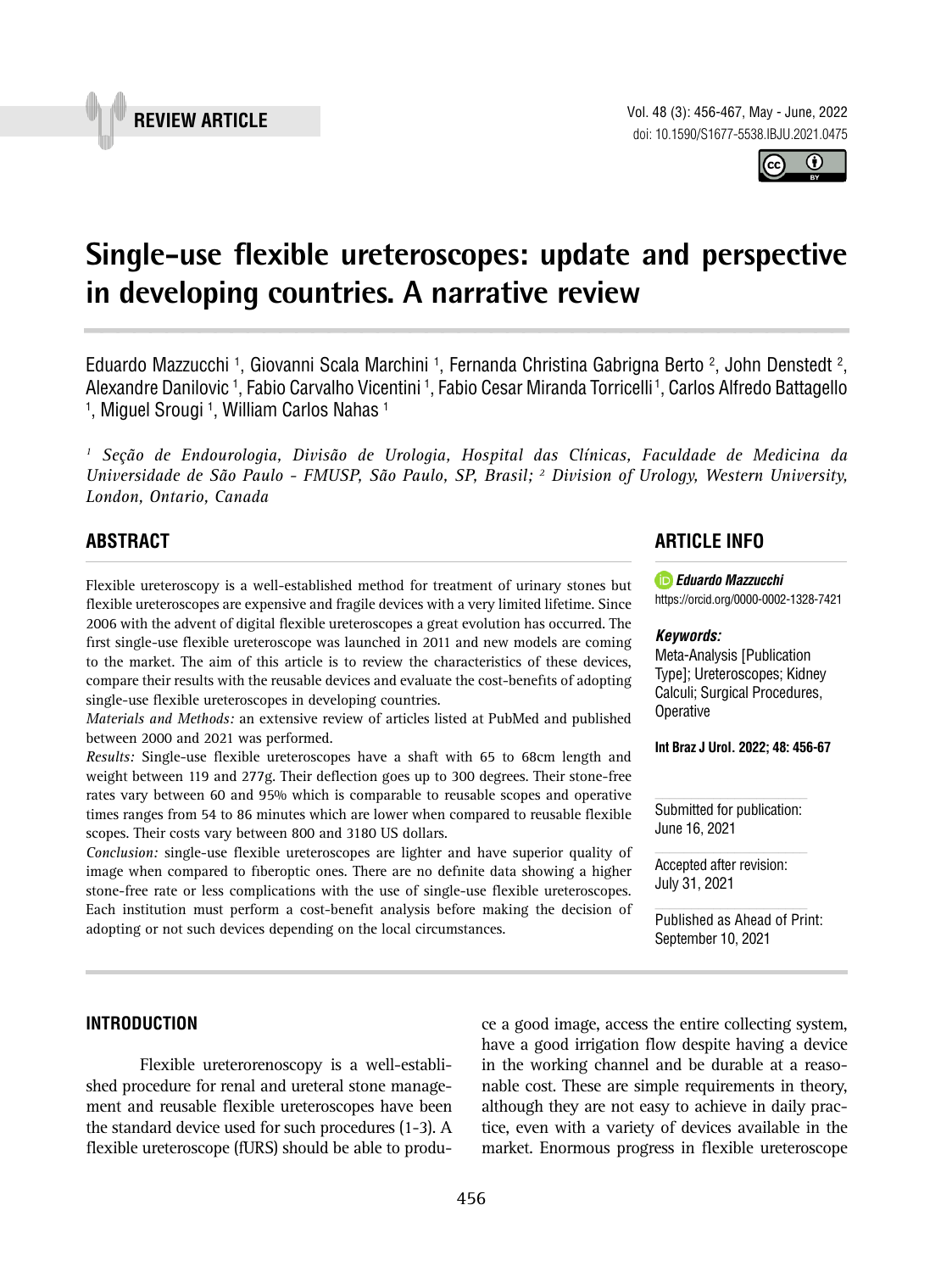technology has occurred in recent years, but problems with durability and costs persist. Considering these facts and aiming to mitigate these issues, manufacturers have launched single-use ureteroscopes. Currently, there are several single-use models in the market, and they have advantages and disadvantages over the reusable models.

Historically, the first ureteroscopy was described by Young in 1912 and, in 1964, the first ureteroscope was introduced by Marshall (4, 5). The clinical application of early devices was limited and allowed only diagnostic procedures as they lacked active deflection and a working channel. In 1987, Bagley introduced the flexible ureteroscope with a working channel, transforming ureteroscopy from a diagnostic to an interventional procedure (6). Another milestone in the flexible ureteroscope development was the introduction of digital technology in 2006 by Olympus - Gyrus - ACMI which greatly improved overall imaging quality (7). In the recent years, other technological advances, such as reductions in the scope's caliber and improvement in the active deflection allowed for better surgical outcomes and a decrease in morbidity and surgical times (8). The most recent advancement in ureteroscope technology was the introduction, in 2011, of the first single-use ureteroscope (PolyscopeTM) by Lumenis which utilized a reusable fiberoptic bundle that could be attached to disposable flexible catheters (9). The model was not widely adopted due to its low efficacy especially for lower pole stones owing to limited deflection capabilities reaching a 69% success rate in such cases (10). In January 2016, Boston Scientific introduced the first digital single-use ureteroscope, the LithoVue™ (11). This opened a new era for the development of new single-use devices transforming flexible ureteroscopy and retrograde intra renal surgery (RIRS).

The aim of this article is to review the current literature on single-use flexible ureteroscopes, including advantages and disadvantages over reusable ureteroscopes and analyze their cost-benefit in the context of developing countries.

#### **MATERIALS AND METHODS**

A PubMed database search was conducted in January-February 2021 using the following Medical Subject Heading (MeSH) terms in several combina-

tions: single-use flexible ureteroscope, disposable flexible ureteroscope, cost of flexible ureteroscopy, cost of single-use ureteroscope, durability of reusable flexible ureteroscopes, ureteroscopy, ureteropyeloscopy, ureterorenoscopy. We included original articles published between January 2000 and January 2021, in English, French or Spanish languages. Additionally, web pages from manufacturers were included. Studies involving children and case reports were not included. Initially, 208 articles were reviewed, 158 studies were excluded due to reasons shown in the flowchart. Therefore, in our final analysis, 51 articles were included. The flowchart is shown in Figure-1.

#### **Potential advantages of single-use ureteroscopes**

Single-use flexible ureteroscopes have advantages and disadvantages when compared to reusable ureteroscopes. Reusable ureteroscopes are expensive devices requiring a high initial investment which includes the purchase of light source, camera, image processor, monitors, and cables, among others. Also, processing the instruments after each use requires specialized personnel and facilities and involves cleaning, decontamination, drying, testing, sterilizing, and packing. This procedure is time and financially consuming. According to Isaacson et al., the processing of a ureteroscope after surgery takes an average of 229 minutes while the mean case duration of flexible ureteroscopy for treating a renal stone is, on average, 64 minutes at the same hospital (12). Processing a single flexible ureteroscope costs 96 US dollars, with the cost of a single Sterrad<sup>TM</sup> sterilization cassette being responsible by 25% of the total cost (12). Of course, these costs were calculated in a single North American Institution and may vary in the different countries around the World. Another issue is the breakage of flexible scopes either during surgeries or processing after surgery. It is common sense that instruments manipulated by many surgeons and/or by inexperienced urologists have a higher chance of damage, especially if not properly supervised (13). Mishandling during reprocessing and out of the operating room can be responsible for 7.7% to 22% of damage to flexible ureteroscopes (14, 15). Repairing flexible ureteroscopes is difficult, and at times almost impossible in developing countries. The durability of a flexible ureteroscope varies significantly according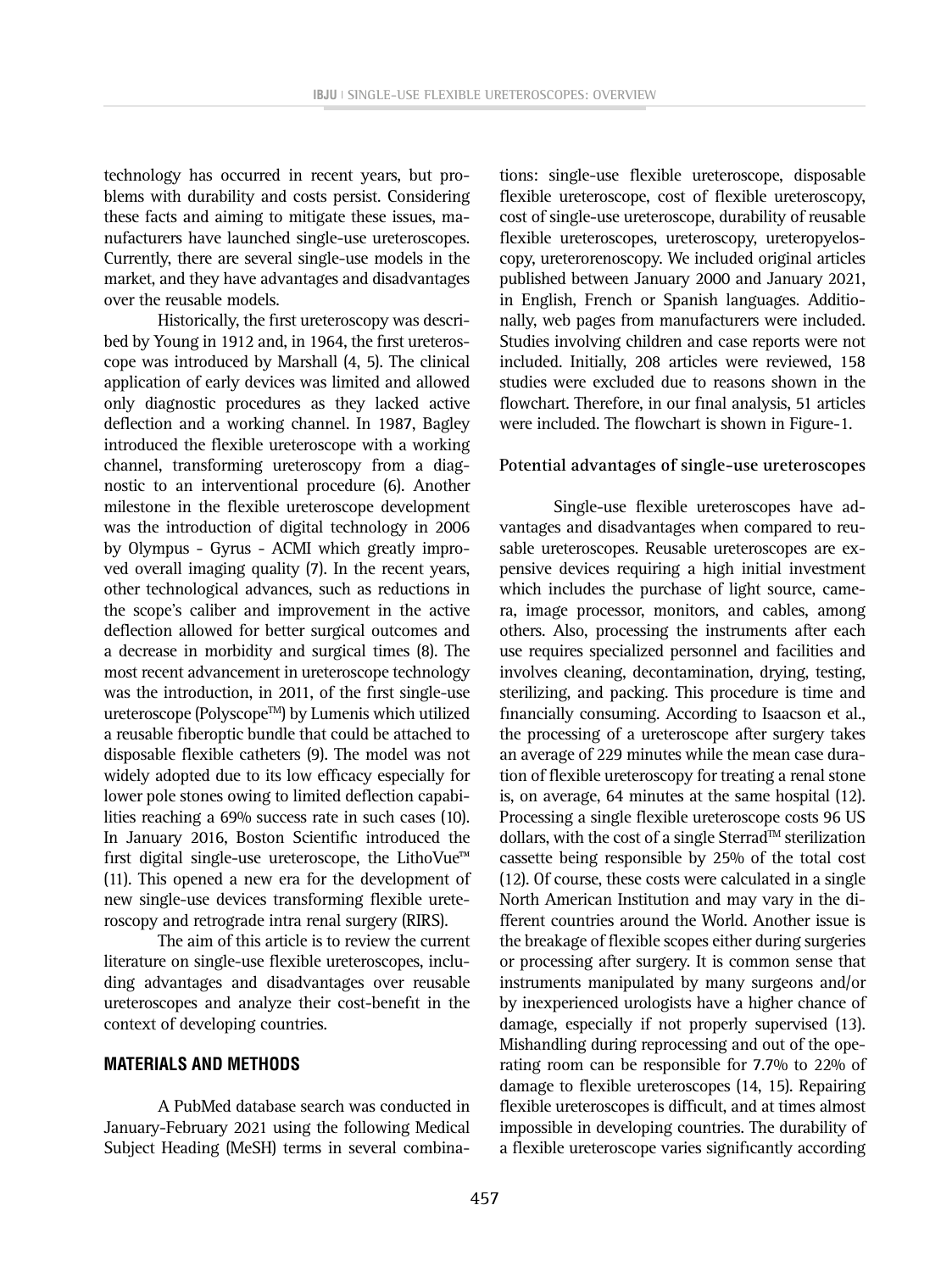to multiple factors such as the complexity of the cases treated, the number of surgeons that manipulate the scope, the sterilization method, and the presence of specialized personnel for handling the instrumentation. When handled by a single surgeon, a reusable scope can reach up to 159 procedures (16). According to the literature, a fiberoptic scope needed repair after a mean of 21 cases, and a digital scope after 10 to 21 cases with a mean cost of 848 US dollars per

repair (17-19) with eleven days being the mean time for repairing the scopes. The time for repairs can vary widely depending on the region/country involved (17-19).The durability of refurbished flexible ureteroscopes though, is inferior when compared to a new device with a mean life of only seven procedures (20). None of these issues are relevant for single-use ureteroscopes and surgeons have the additional advantage of always using a brand-new device.



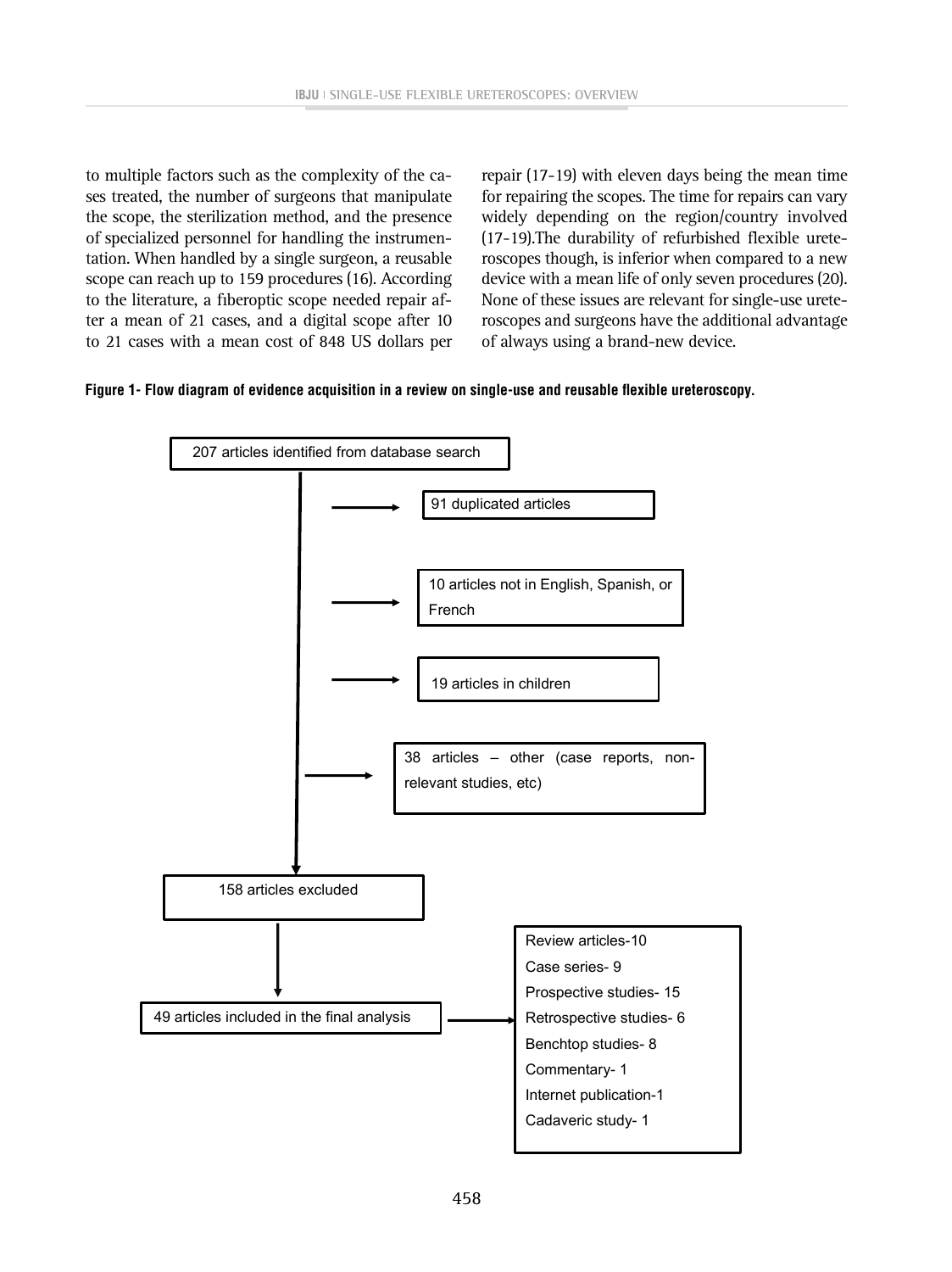Another discussion point is regarding infection. The occurrence of acute pyelonephritis following ureteroscopy is 2.4%, which is low, but not negligible (21). A study published in 2017 by Ofstead et al., showed the presence of bacteria, hemoglobin and protein inside reusable ureteroscopes after manual cleaning and sterilization by hydrogen peroxide gas but there are no clinical data proving the influence of these findings in the occurrence of post-operative infections following ureteroscopy (22). Despite these data, single-use ureteroscopes did not decrease the occurrence of infectious complications after ureteroscopy according to a recently published study showing that the scope is probably not the main source of post- -operative infections in ureteroscopy cases (23).

Another point refers to a potential higher success and stone-free rate with single-use scopes, especially when dealing with difficult cases such as acute-angle lower pole stones and abnormal kidneys such as horseshoe and pelvic kidneys. The literature is still scarce and fails to show any significant difference between reusable versus disposable instruments (24). Many studies have examined that kidneys with a steep lower pole angle represent a risk factor for ureteroscope damage and unfavorable results encouraging the use of single-use flexible ureteroscopes in such cases (25, 26). This can be especially true when working with an extensively used scope where deflection and vision are already impaired, which is common in developing countries.

Operative time should also be considered when discussing the choice for a flexible ureteroscope, since longer operative times impact directly in costs. Both reusable and disposable digital flexible ureteroscopes present a 20% shorter operative time when compared to fiberoptic scopes (13). In a series published by Somani et al., the cases performed with the Olympus URF-V™ had an operative time nine minutes shorter than the cases where an Olympus URF- -P5™ was used (27). Similar results were observed by Usawachintachit et al. comparing the LithoVue™ with reusable flexible ureteroscopes in stone cases  $(57.3 \pm 5.1 \text{ vs. } 70.3 \pm 36.9 \text{ minutes}, p < 0.005)$  (28).

### **Single-use flexible ureteroscopes: technical characteristics**

Generally, single-use flexible ureteroscopes have similar physical characteristics (Figure-2). The shaft length varies between 64.5 and 68cm; the shaft size ranges 9.0 to 9.5Fr with the tip diameter between 7.4 and 9.5Fr. The working channel is commonly 3.6Fr. The illumination is by LED (light-emitting diode) and the camera sensor type, which is an electronic chip that converts photons to electrons for digital processing, is CMOS (complementary metal oxide semiconductor) in the majority of devices. Deflection is dual, reaching 280 degrees up and downward. They are lighter when compared to reusable scopes: Litho-Vue™ weighs 277g against 344g for the Storz Flex  $X2<sup>™</sup>$  and 942g for the Olympus URFV  $2<sup>™</sup>$  (29). One of the new models, the Neoflex™ (Neoscope™) has an advantage regarding portability. The scope can be connected by an attached USB 2.0 cable directly to any high definition (HD)-compatible video monitor or personal computer. This way, the ureteroscope does not require a separate processor or light source. This connectivity feature enables Neoflex<sup>TM</sup> to be completely portable compared with other single- -use flexible ureteroscopes that require an endoscopic video tower to function. Its portability is a major advance as this ureteroscope can be used in diverse environments, including remote and developing areas of the World (30) (Figure-2). The Axis™ single-use ureteroscope showed a 300-degree deflection in an in vitro study performed by Whelan et al. and this deflection was reduced by only 2% after 200 deflections, proving its high level of resistance which can be useful in demanding cases (31).

Data on technical characteristics of several single-use flexible ureteroscopes are summarized in Table-1.

## **In vitro and clinical comparisons between reusable and single-use flexible ureteroscopes**

Somani et al. compared the clinical results between fiberoptic and digital reusable flexible ureteroscopes for the treatment of renal stones. The stone-free rates were 86% and 88% (p-value not significant) for fiberoptic and digital ureteroscopes, respectively and the complication rates were 1% and 0.9% for both ureteroscopes. The operative time was significantly shorter for digital flexible ureteroscopes (44 min vs. 54 min for fiberoptic scopes,  $p < 0.05$  (27). More recently some studies comparing the various characteristics of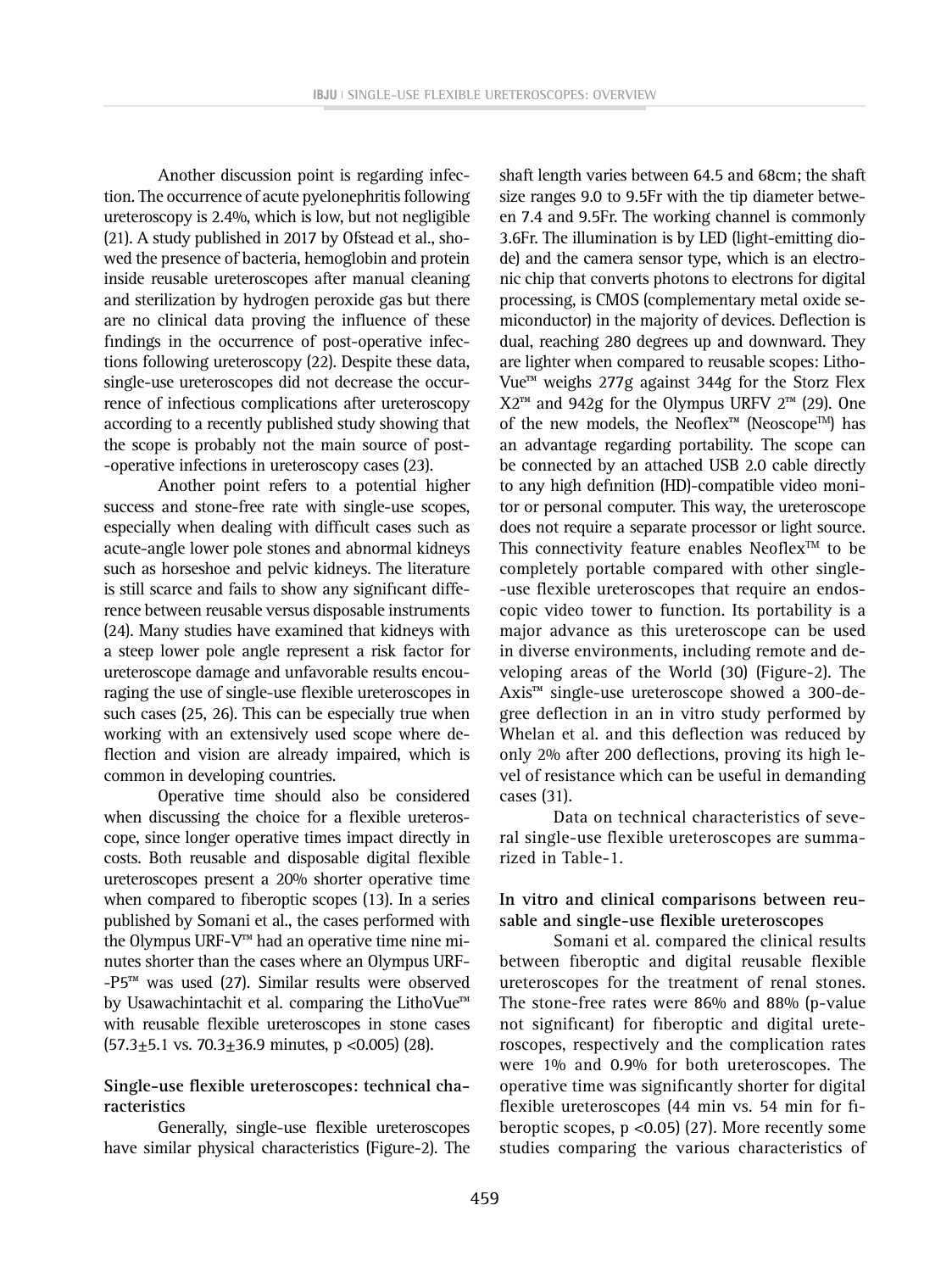|                                                                           | Table 1- Shows the comparison of the physical (weight, shaft length, working channel) and functional( deflection, irrigation |  |
|---------------------------------------------------------------------------|------------------------------------------------------------------------------------------------------------------------------|--|
|                                                                           | flow) characteristics of the single-use flexible ureteroscopes currently disponible in the market (modified from Scotland et |  |
| al. (7), Proietti et al. (28), Whelan et al. (30) and Dragos et al. (31). |                                                                                                                              |  |

|                                           | LithoVue™           | Uscope<br>UE3022™ | Neoflex™   | Dornier -<br>Axis™ | WiScope™ |
|-------------------------------------------|---------------------|-------------------|------------|--------------------|----------|
| Shaft length (cm)                         | 68                  | 65                | 68         | 66                 | 67       |
| Tip outer diameter (Fr)                   | 9.5                 | 9.0               | 9.0        | 8.5                | 7.4      |
| Deflection up/down (degree)               | 270                 | 270               | 280        | 275                | 275      |
| Working channel (Fr)                      | 3.6                 | 3.6               | 3.6        | 3.6                | 3.6      |
| Irrigation flow empty channel<br>(mL/min) | 42                  | 52                | 40         | NА                 | 49       |
| <b>Illumination</b>                       | LED                 | Fiberoptic fiber  | LED        | <b>LED</b>         | LED      |
| Imager technology                         | <b>CMOS</b>         | CMOS              | CMOS       | <b>CMOS</b>        | CMOS     |
| Weight (g)                                | 277                 | 147               | 119        | 160                | 200      |
| Connector type                            | Round and 8<br>pins | Flat              | <b>USB</b> | <b>USB</b>         | Round    |

# **Figure 2 - shows the different types of single-use flexible ureteroscopes.**



**A** - Pulsen; **B** - Wiscope; **C** - Neoflex; **D** - Lithovue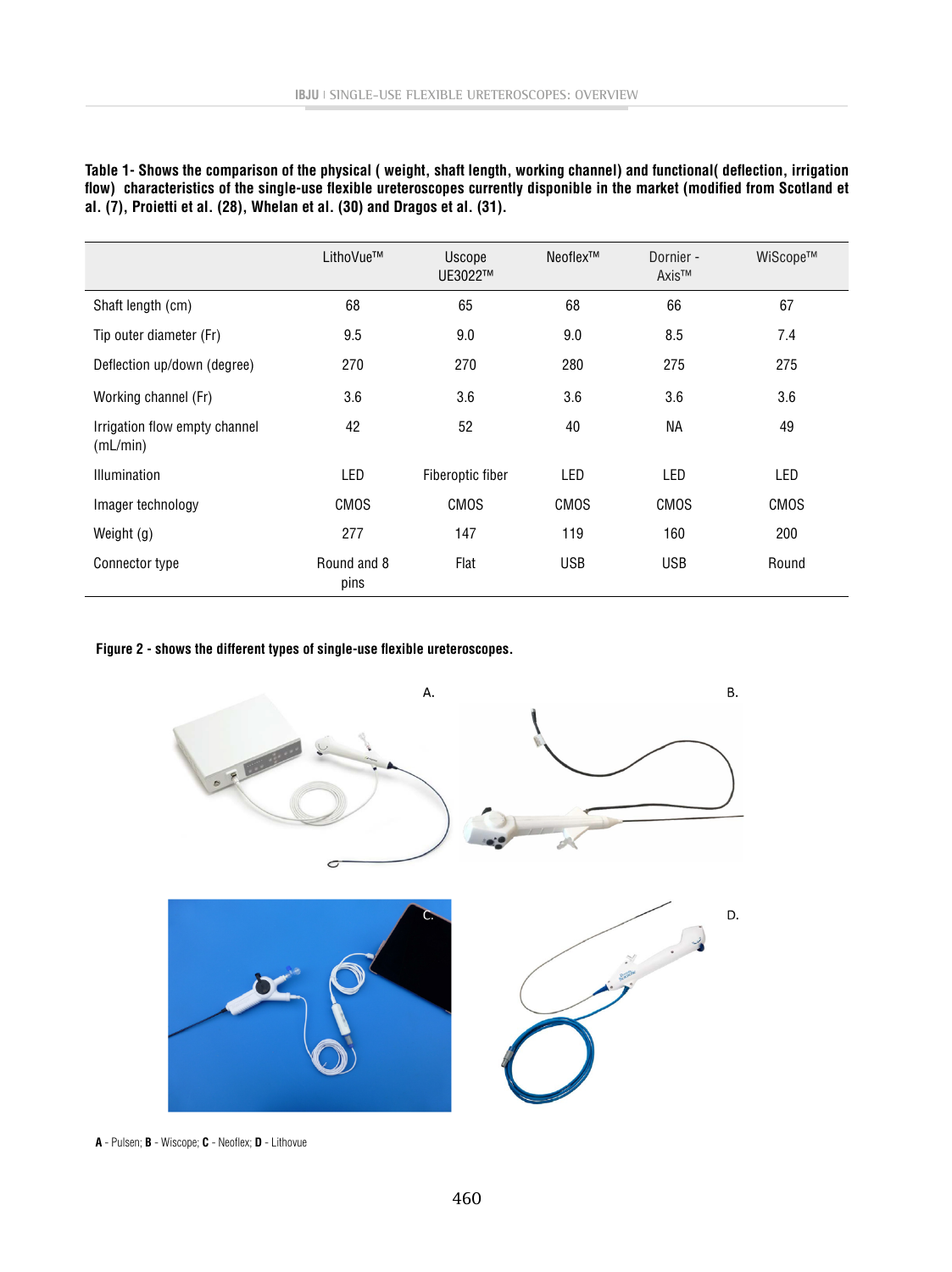reusable and single-use scopes in vitro and in vivo have been published.

Irrigation is of utmost importance in flexible ureteroscopy to facilitate adequate vision of the operating field. Two studies compared irrigation parameters between reusable and single-use scopes. In the first, Marchini et al. compared the LithoVue™ and Pusen™ with the Storz Flex X2™, a fiberoptic reusable flexible ureteroscope immensely popular in developing countries. The irrigation flow was superior in the single-use scopes when compared to the reusable scopes with the working channel empty or when instruments such as a 200µm laser fiber or a 1.3Fr basket were inserted (32). In a similar study, the Neoscope<sup>™</sup> showed better irrigation in all situations (empty channel, 200µm laser fiber and 1.9Fr basket inserted) when compared with digital reusable Storz Flex XC™ and fiberoptic Wolf Cobra™ (32). These data were confirmed by another study conducted by Dragos et al. who compared the irrigation flow between four single-use and four reusable flexible ureteroscopes. The only exception was the Wolf Cobra which has two working channels (one 3.6Fr and another 2.4Fr) and it is not affected by the insertion of instruments (33).

Imaging quality was evaluated by Talso et al. who conducted an in vitro study comparing the fiberoptic flexible ureteroscopes (Olympus P6™, Storz Flex X2™) and digital (Olympus URF-V™ and URFV2™, Storz Flex XC™, Wolf Cobra vision™) reusable devices with the LithoVue™. Two of the reusable digital scopes (Storz Flex XC™ and Olympus URFV™) provided better images than the LithoVue™. The LithoVue™ imaging quality though, was superior to Olympus URFV2™ and Wolf Cobra vision™. All of them were significantly better than the fiberoptic flexible scopes in the different settings of the evaluation (34). In another in vitro study comparing LithoVue™ with the Storz Flex XC™ and the Wolf Cobra fiberoptic scope™, the authors concluded that the image resolution was similar in the Flex XC™ and in the LithoVue™ and it was 40% better than in the Cobra reusable scope<sup>™</sup> (34). In a third study, conducted by Dragos et al., four single-use flexible scopes (Litho-Vue™- Boston Scientific, UscopeTM- Pusen, NeoscopeTM- Neoflex™ and Shao GangTM- You Care) were compared to four reusable flexible ureteroscopes

(Flex XCTM- Storz, URFV2TM- Olympus, Cobra™ and Boa vision<sup>™</sup>- Richard Wolf). The authors concluded that the field of view was slightly better in the Litho-Vue™ but the depth of view, resolution and color reproducibility were better for the reusable scopes tested (33). In conclusion, it seems clear that all digital scopes (single-use or reusable) provide better imaging quality when compared to fiberoptic scopes. In the same study by Dragos et al., deflection was compared among the eight scopes. A 200µm laser fiber had the least impact on deflection (2.198 degrees) for the single-use flexible ureteroscope, and the 1.5Fr retrieval basket (1.971 degrees) for the reusable scopes. The PTFE coated guidewire determined the highest impairment on deflection for all flexible ureteroscopes (31). In almost all settings, the single-use scopes had better deflection than their reusable counterparts, but reusable flexible ureteroscopes achieved superior deflection compared to the single-use scopes when larger caliber instruments were inserted through the working channel (365µm laser fiber or guide wires - both PTFE and nitinol). After the tests, almost all of the single-use flexible ureteroscopes had some deflection loss but none of the reusable scopes presented with deflection impairment (33).

Some of these in vitro findings were confirmed in a fresh-cadaver study performed by Proietti et al. In this study, LithoVue™ was compared with the Olympus  $P5^{TM}$  fiberoptic scope and the URFV™ digital scope in four renal units of fresh female cadavers regarding accessibility to the kidney and navigation of the entire collecting system with and without ureteral access sheath (UAS). Access to the lower pole was measured evaluating the deflection of the ureteroscope with an empty working channel and with the presence of different baskets and laser fibers. LithoVue™ performed similar to the two reusable devices regarding maneuverability, navigation of the entire collecting system, and angle of deflection in the lower pole with or without devices inside the working channel (35).

Usawachintachit et al., prospectively compared the stone-free rate (in this case the complete absence of residual fragments), the occurrence of insignificant residual fragments  $(\leq 2mm)$ , and the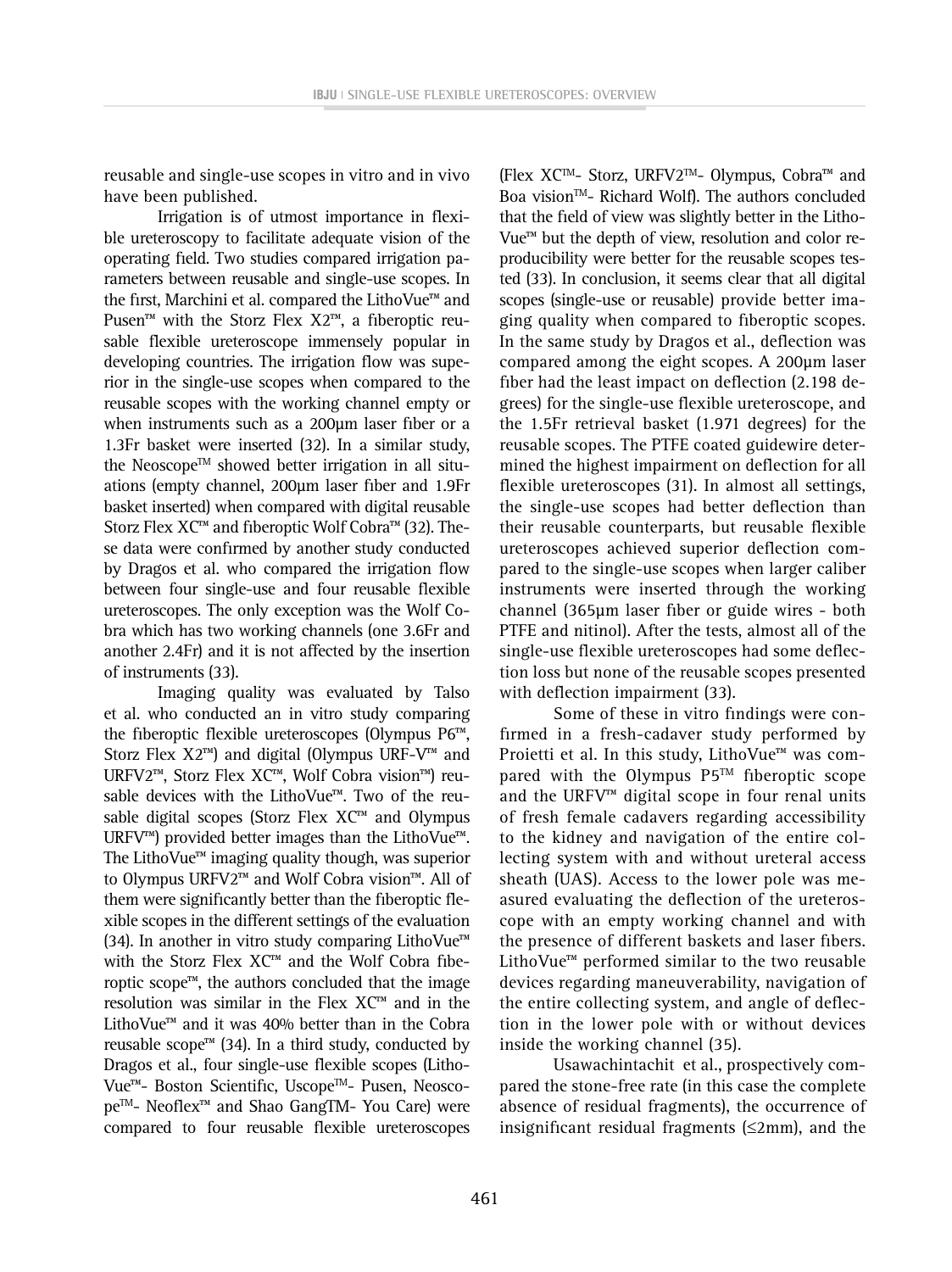presence of significant fragments (>2mm) between the fiberoptic device Olympus  $P6^{TM}$  and the LithoVue<sup>TM</sup>. The results were 60.0%, 12.5%, 27.5% for LithoVue<sup>™</sup>, and 44.7%, 13.2%, 42.1% for URF- $-P6^{TM}$  (p=0.36), with a tendency towards better outcomes with the single-use scope. The complication rate was lower in the LithoVue<sup>™</sup> group (5.4%) compared to 18% in the URF-P6<sup>TM</sup> group (p < 0.05) (28).

Mager et al., in another clinical study, evaluated two groups of 68 patients. In the first group, surgery was performed using reusable flexible ureteroscopes from Storz (models Flex X2S™ and Flex  $XC^{TM}$ ) while the second group was treated using the LithoVue™. The stone-free rates were 82% and 85% for reusable and single-use scopes, respectively. There were no differences in operative time and fluoroscopy time. Patients treated using the single-use device LithoVue™ though, had a higher complication rate compared to those operated with the reusable scopes (17% vs. 7%, p=0.06) (36).

Salvadó et al. reported the results of 71 procedures for upper ureteral and renal stones with a mean size of 11.4mm using the Uscope - Pusen  $3022^{TM}$  (37). The mean operative time was 57min and the stone- -free rates were 98% for stones smaller than 10mm, 95% for stones 10-20mm and 78% for stones larger than 20mm. The complication rate was 9% and complications were all minor according to the Clavien- -Dindo classification (38, 39). Average fluoroscopy time was 74 seconds. These numbers are comparable to those published by the Clinical Research Office of the Endourological Society (CROES) study in the predisposable era (39). The same author compared the stone-free rates of the Pusen 3022™ with the Wolff CobraTM reusable scope for treatment of lower pole stones and found no significant differences (95% for the Pusen<sup>TM</sup> and 88.2% for the Cobra<sup>TM</sup>, p=0.1). The operative and the fluoroscopy times were both significantly shorter for the single-use ureteroscope (56.1±34.8 and 77±37.4 minutes, p=0.01 and 66.1 $\pm$ 60.9 and 83.4 $\pm$ 44.9 seconds, p=0.02 for the Pusen™ and Cobra™, respectively). There were no surgical complications reported in this study (40).

In a more recent study, Kam et al. conducted a prospective and randomized comparison among the LithoVue™, the Pusen 3022TM, and the Olympus URFV2™ reusable digital scopes in 150 patients. Scope failure occurred in 14 of 150 procedures (9%) and was similar among scopes: three failures with the LithoVue<sup>™</sup> (5%), six failures for the Pusen<sup>™</sup> (10%) and five for the Olympus URFV2<sup>TM</sup> (8%) (41). Visibility and maneuverability were better for the Olympus URFV2™ when compared to both single-use flexible ureteroscopes. Despite these technical differences there were no differences regarding operative time, complications and necessity for a second-look procedure demonstrating that all scopes performed satisfactorily in the clinical setting (40). Results of flexible ureteroscopy for treatment of renal stones with single-use and reusable flexible ureteroscopes are summarized in Table-2.

The treatment of urothelial tumors should also be taken into consideration when comparing advantages and disadvantages of single-use flexible ureteroscopes. According to what we have shown above, digital ureteroscopes achieve better quality of image when compared to fiberoptic scopes and this is a fact of significant importance for the endoscopic treatment of such tumors (42, 43). Reusable digital scopes have image enhancement technologies like the NBI (Narrow Band Image) from Olympus and Image  $1-S^{TM}$  technology from Karl Storz. NBI is basically a color filtering of the light emitted by the ureteroscope which enhances the visibility of highly vascularized tissues. Compared to white-light ureteroscopy, real- -time NBI technology increases tumor detection rate by 22% (44, 45). NBI is a trademark from Olympus and requires an NBI-able light source and a corresponding NBI-able ureteroscope capable of digital reprocessing. NBI is currently solely integrated to the Olympus URF-V™, URF-V1™ and URF-V2™.

The Image 1-S™ technology (formerly SPIES) involves re-processing of the image captured by the digital image sensor and, on the contrary of NBI, does not rely on a modified light source spectrum. Image 1-S™ technology offers enhanced contrasting of digitalized images providing better imaging quality. With this technology any light source can be used. The Image 1-S™ technology allows five re-processing modes, of which the "Clara+Chroma" mode has been shown to reach the highest quality of image. Whether this improvement impacts on tumor detection rate during ureteroscopy has not been evaluated in any study to date. The Image 1-S™ technology is currently solely integrated to the Storz Flex XC™ but theoretically, may be applied to any fiberoptic urete-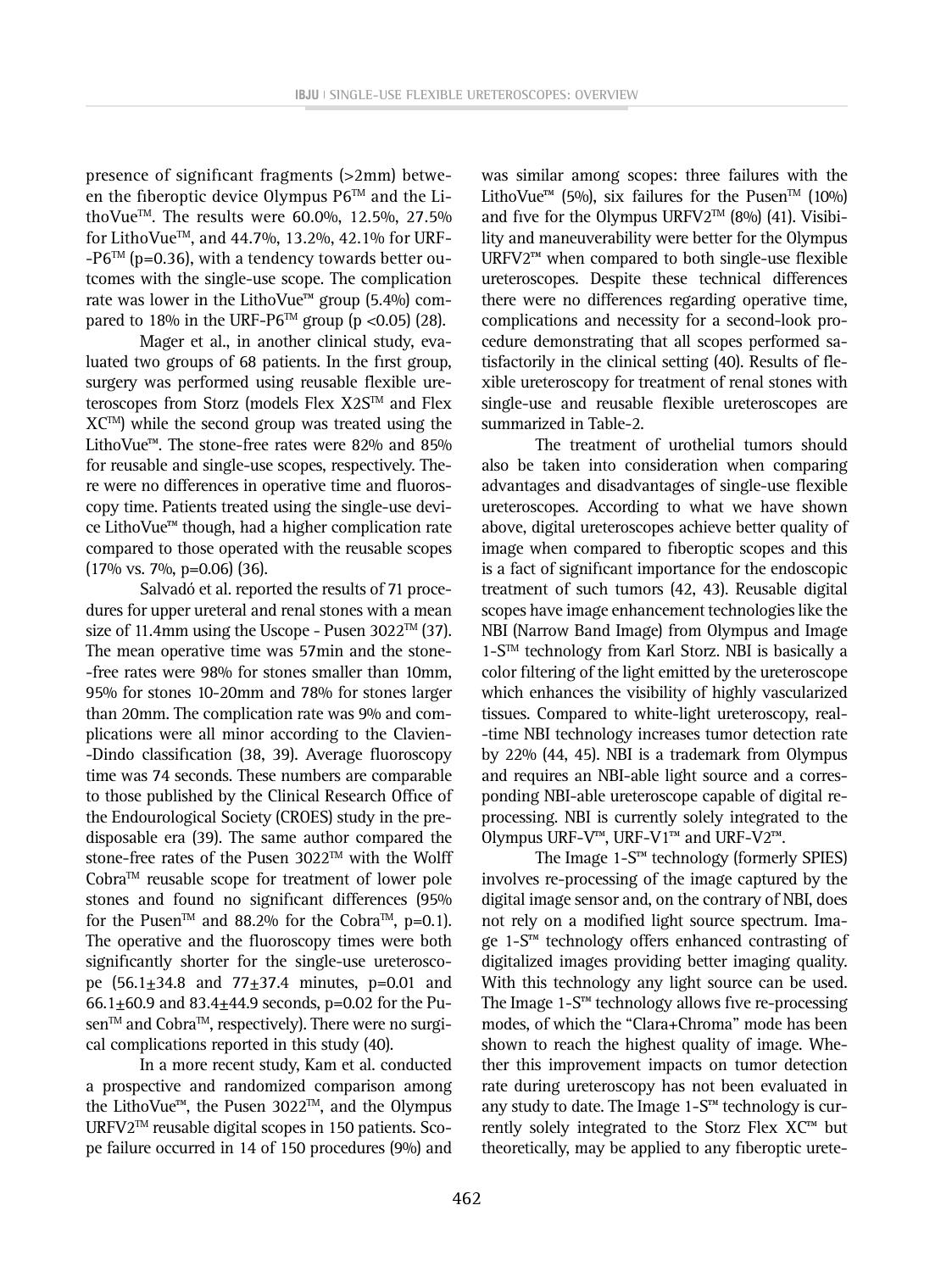|                                   | Stone-free rates (%)   |                 |        |  |
|-----------------------------------|------------------------|-----------------|--------|--|
|                                   | Single-use             | Reusable        | р      |  |
| Usawachintachit et al., 2017 (28) | 60                     | 44.7            | 0.36   |  |
| Mager et al., 2018 (36)           | 82                     | 85              | 0.8    |  |
| Salvadó et al., 2019 (40)         | 95                     | 88.2            | 0.1    |  |
| Kam et al., 2019* (41)            | 87                     | 90              | ns     |  |
|                                   | Complication rates (%) |                 |        |  |
| Usawachintachit et al., 2017 (28) | 5.4                    | 18              | < 0.05 |  |
| Mager et al., 2018 (36)           | 17                     | 7               | 0.06   |  |
| Kam et al., 2019 (41)             | 29                     | 19              | ns     |  |
|                                   | Operative times (min)  |                 |        |  |
| Usawachintachit et al., 2017 (28) | $54.1 \pm 25.7$        | $64.5 \pm 37.0$ | < 0.05 |  |
| Mager et al., 2018 (36)           | 76.2                   | 76.8            | 0.9    |  |
| Salvadó et al., 2019 (40)         | 56.1                   | 77              | < 0.01 |  |
| Kam et al., 2019 (41)             | 86.1                   | 72.3            | ns     |  |

**Table 2 - shows the comparison of results (stone-free rates, complications and operative time) of renal stone treatment with single-use and reusable flexible ureteroscopes.**

\*Stone-free rate calculated based on the need for a second look pyeloscopy.

roscope when an Image 1-S™ camera is appended at the instrument's eyepiece (45, 46).

In conclusion, for stone treatment, the data currently available in the literature demonstrate that single-use flexible ureteroscopes have similar performance to the reusable scopes in the majority of the studied parameters with some advantage in terms of quality of image for the digital reusable scopes and advantages regarding irrigation flow and deflection for the single-use instruments. To date there are no definite clinical data proving advantages of one or another in terms of better clinical results (higher stone-free rates, lower complication rate, less fluoroscopy time, less related infection) but the idea of always using a new device during surgery and having less concerns regarding the quality of image, deflection, and breakage during or after procedures seems very attractive. On the other hand, according to the current literature one can conclude that reusable digital flexible ureteroscopes present some advantages in the treatment of urothelial tumors thanks to technologies

that enhance visibility and increase tumor detection, but this has not yet been proven.

#### **Cost analysis of single-use ureteroscopes**

As discussed previously, there are no significant differences among single-use and reusable digital flexible ureteroscopes regarding the stone-free rates, but the operative time is significantly reduced according to the current literature as showed above. Nonetheless, there are significant differences in terms of costs according to the device's mode of usage across different countries.

Flexible ureteroscopes are recognized as fragile and expensive devices. It is important to keep in mind that beyond the cost of the ureteroscope per se, there are other expenses for building an endourological operating room like the light source, camera, image processor, monitors, and cables, among others. Although these apparatuses are much more durable, they require a high initial investment from hospitals which can reach prohibitive values especially in lower income countries.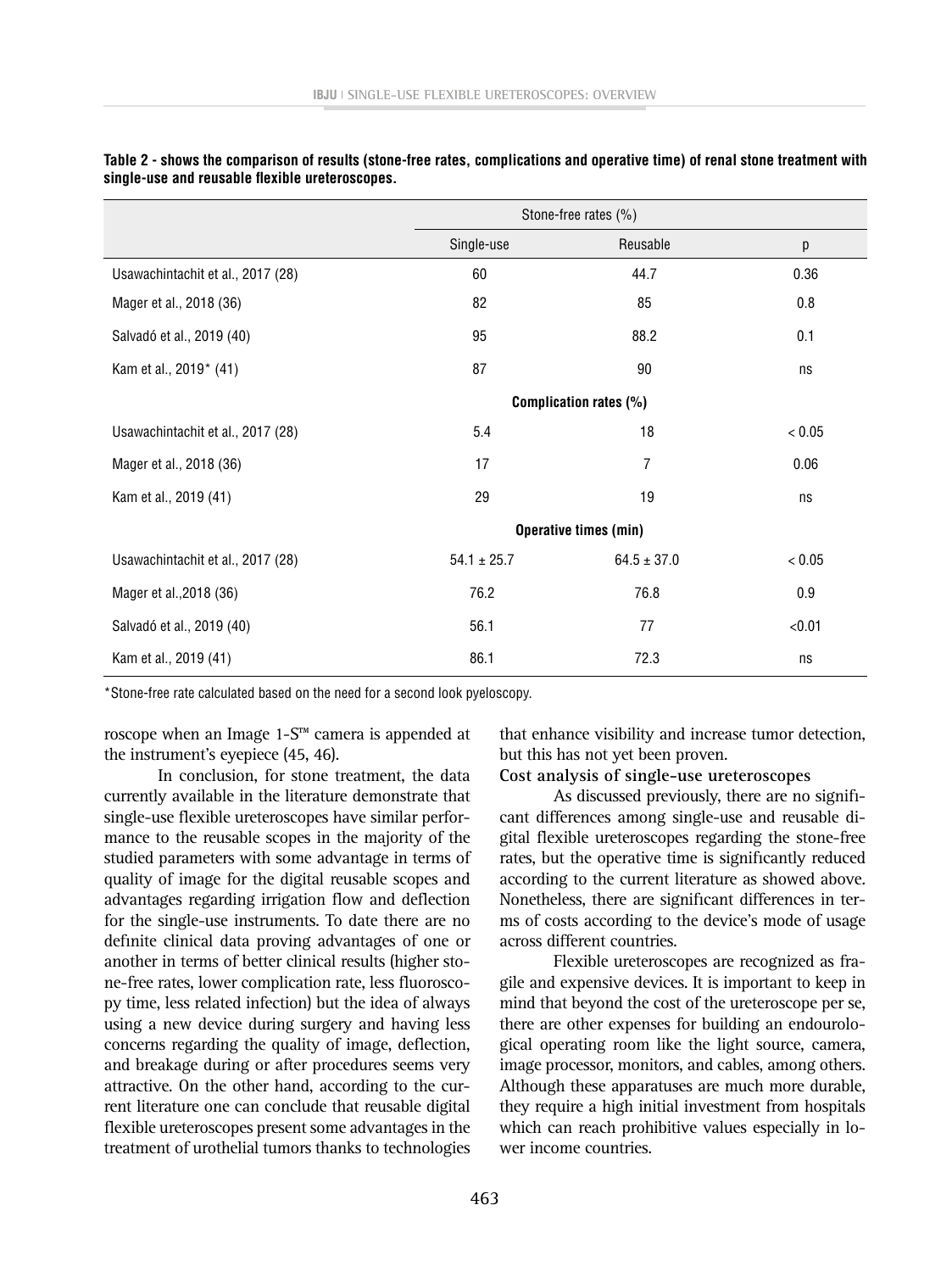On the other hand, the cost of the single-use flexible ureteroscope comprises only the cost of the scope once the processor/image unit is provided by the manufacturer or its representative. For reusable scopes, a simplified equation was created to estimate its cost:

Cost of a reusable scope=(original purchasing cost of reusable fURS) + [(repair cost per case/average number of cases before failure)  $(x)$ ] + [(reprocessing cost per case)  $(x]$  + [(cost of labor per case)  $(x]$ ], where x=the number of cases (17).

It must be acknowledged that in most developing countries there is limited availability and capacity for repair of reusable flexible ureteroscopes. The final cost will be the initial cost for purchase divided by the number of cases per scope plus the total costs of reprocessing the instrument during its lifetime. As a result, surgeons and paramedical staff must be extremely committed to the correct use and processing of scopes otherwise, many hospitals will not be able to afford these procedures. Complete reprocessing of a scope after a procedure involves cleaning and decontaminating the instrument itself and its storage case with appropriate detergents, drying, performing a leak test, and sterilizing in the Sterrad™ before sending it to storage or to another procedure as mentioned earlier in this article. In Germany, a study analyzed the costs of 423 diagnostic and therapeutic ureteroscopies during a four-year period comparing reusable scopes (Storz Flex -  $X2^{TM}$  and Olympus UR-FVTM) with the LithoVue™. Each procedure performed with reusable scopes cost 503 euros while those performed with single-use devices resulted in 1000 euros expense (47). Conversely, an US study compared the Olympus  $P6^{TM}$  with the LithoVue<sup> $TM$ </sup> in a one-week trial that included all costs of reprocessing the scopes. The authors reported a cost of 2.799 US dollars for each procedure performed with the Olympus  $P6^{TM}$ and 2.852 US dollars for those performed with the LithoVue™ (48). In a third study, also from the United States, the authors evaluated the costs of 160 procedures performed with the Storz Flex  $XC^{TM}$  and compared with the potential costs of surgeries performed with the LithoVue™. The cost of each procedure with the Flex  $XC^{TM}$ , excluding the costs of purchasing, was 848 US dollars. The authors concluded that, in their center, single-use scopes were cost-effective only if less than 99 procedures were performed each year and recommended single-use devices for low-volume centers (17).

The acquisition cost of each ureteroscope varies throughout the World. Moreover, high volume hospitals can negotiate better capital purchase pricing which can include repairing or substitution of damaged scopes at no cost or lower prices. The same rationale can be applied to single-use devices where manufacturers or representatives charge lower prices for a higher volume of devices. Temporary variations of costs are also observed according to the model of the scope. Single-use flexible ureteroscopes costs range from 800 to 3.180 US dollars and reusable scopes from 13.000 to 85.000 US dollars (49).

Based on the above, one can conclude that the decision of adopting the use of single-use or reusable scopes, or a hybrid model will depend on the conditions of purchase between the hospital and the manufacturer or its representative and the volume of cases in each institution. Basically, there are three models of cost-analysis for adopting single-use scopes. The first is in high-volume centers where the high number of scopes used leads to a more attractive arrangement with the supplier and a reduction in the scopes processing time resulting in a final gain to the institution. The second model is for hospitals with a very low volume of surgeries where the initial investment and maintenance costs of the facilities where a flexible ureteroscopy could be performed is not cost- -effective. The third model is the adoption of a hybrid system where single-use scopes are used in those cases where the chance of breakage of a reusable scope is higher (examples: a steep angle between the ureter and the inferior calyx, anomalous kidneys like horseshoe or pelvic kidneys, stones larger than 2cm) (17, 26, 48, 49). Again, the adoption of each model will depend on each country, its health care system, and institutional models.

In conclusion, the current established concepts are that single-use flexible ureteroscopes are lighter, have excellent deflection and irrigation parameters. They have superior quality of image when compared to fiberoptic scopes but are inferior to reusable digital instruments. Additionally, single-use flexible ureteroscopes do not have enhancement image technologies present in reu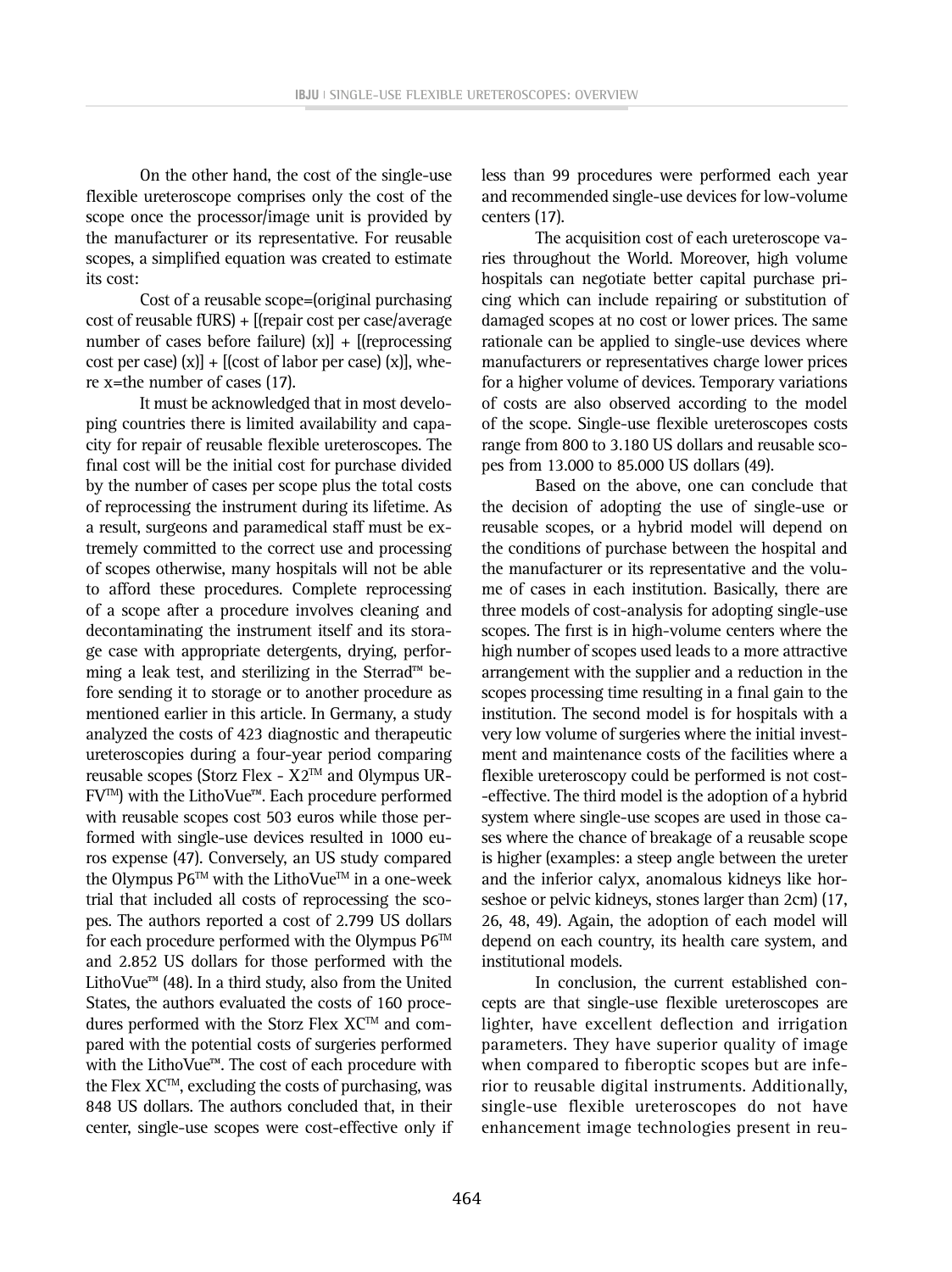sable digital scopes that can make difference in the treatment of urothelial tumors. There are no definite data regarding a higher stone-free rate or less complications with the use of single-use flexible ureteroscopes, but the operative times are shorter when compared to reusable ureteroscopes. Furthermore, they can be of great value in difficult cases where the chance of instrument damage is higher, especially in lower pole stones. Regarding costs, each institution must perform a cost-benefit analysis before making the decision of adopting or not such devices depending on the local circumstances.

# **CONFLICT OF INTEREST**

None declared.

# **REFERENCES**

- 1. Wright AE, Rukin NJ, Somani BK. Ureteroscopy and stones: Current status and future expectations. World J Nephrol. 2014; 3:243-8.
- 2. Emiliani E, Mercadé A, Millan F, Sánchez-Martín F, Konstantinidis CA, Angerri O. First clinical evaluation of the new single-use flexible and semirigid Pusen ureteroscopes. Cent European J Urol. 2018; 71:208-13.
- 3. Torricelli FCM, Monga M. Staghorn renal stones: what the urologist needs to know. Int Braz J Urol. 2020; 46:927-33.
- 4. Young HH, McKay RW. Congenital valvular obstruction of the prostatic urethra. Surg Gynecol Obstet 1929; 48: 509–12.
- 5. Marshall VF. Fiber optics in urology. J Urol. 1964; 91:110-4.
- 6. Bagley DH, Huffman JL, Lyon ES. Flexible ureteropyeloscopy: diagnosis and treatment in the upper urinary tract. J Urol. 1987; 138:280-5.
- 7. Gridley CM, Knudsen BE. Digital ureteroscopes: technology update. Res Rep Urol. 2017; 9:19-25.
- 8. Scotland KB, Chan JYH, Chew BH. Single-Use Flexible Ureteroscopes: How Do They Compare with Reusable Ureteroscopes? J Endourol. 2019; 33:71-8.
- 9. Bansal H, Swain S, Sharma GK, Mathanya M, Trivedi S, Dwivedi US, et al. Polyscope: a new era in flexible ureterorenoscopy. J Endourol. 2011; 25:317-21.
- 10. Ding J, Xu D, Cao Q, Huang T, Zhu Y, Huang K, et al. Comparing the Efficacy of a Multimodular Flexible Ureteroscope With Its Conventional Counterpart in the Management of Renal Stones. Urology. 2015; 86:224-9.
- 11. Butticè S, Sener TE, Netsch C, Emiliani E, Pappalardo R, Magno C. LithoVue™: A new single-use digital flexible ureteroscope. Cent European J Urol. 2016; 69:302-5.
- 12. Isaacson D, Ahmad T, Metzler I, Tzou DT, Taguchi K, Usawachintachit M, et al. Defining the Costs of Reusable Flexible Ureteroscope Reprocessing Using Time-Driven Activity-Based Costing. J Endourol. 2017; 31:1026-31.
- 13. Marchini GS, Torricelli FC, Batagello CA, Monga M, Vicentini FC, Danilovic A, et al. A comprehensive literaturebased equation to compare cost-effectiveness of a flexible ureteroscopy program with single-use versus reusable devices. Int Braz J Urol. 2019; 45:658-70.
- 14. Carey R I, Gomez CS, Maurici G, Lynne CM, Leveillee RJ, Bird VG. Frequency of ureteroscope damage seen at a tertiary care center. J Urol. 2006; 176:607-10.
- 15. Afane JS, Olweny EO, Bercowsky E, Sundaram CP, Dunn MD, Shalhav AL, et al. Flexible ureteroscopes: a single center evaluation of the durability and function of the new endoscopes smaller than 9Fr. J Urol. 2000; 164:1164-8.
- 16. Multescu R, Geavlete B, Georgescu D, Geavlete P. Improved durability of flex-Xc digital flexible ureteroscope: how long can you expect it to last? Urology. 2014; 84:32-5.
- 17. Martin CJ, McAdams SB, Abdul-Muhsin H, Lim VM, Nunez-Nateras R, Tyson MD, et al. The Economic Implications of a Reusable Flexible Digital Ureteroscope: A Cost-Benefit Analysis. J Urol. 2017; 197(3 Pt 1):730-5.
- 18. Karaolides T, Bach C, Kachrilas S, Goyal A, Masood J, Buchholz N. Improving the durability of digital flexible ureteroscopes. Urology. 2013; 81:717-22.
- 19. Kramolowsky E, McDowell Z, Moore B, Booth B, Wood N. Cost Analysis of Flexible Ureteroscope Repairs: Evaluation of 655 Procedures in a Community-Based Practice. J Endourol. 2016; 30:254-6.
- 20. Carey RI, Martin CJ, Knego JR. Prospective evaluation of refurbished flexible ureteroscope durability seen in a large public tertiary care center with multiple surgeons. Urology. 2014; 84:42-5.
- 21. Alezra E, Lasselin J, Forzini T, François T, Viart L, Saint F. Facteurs favorisants les infections sévères après urétéroscopie souple: intérêt de l'ECBU systématique la veille de l'intervention [Prognostic factors for severe infection after flexible ureteroscopy: Clinical interest of urine culture the day before surgery?]. Prog Urol. 2016; 26:65-71.
- 22. Ofstead CL, Heymann OL, Quick MR, Johnson EA, Eiland JE, Wetzler HP. The effectiveness of sterilization for flexible ureteroscopes: A real-world study. Am J Infect Control. 2017; 45:888-95.
- 23. Baboudjian M, Gondran-Tellier B, Abdallah R, Tadrist A, Sichez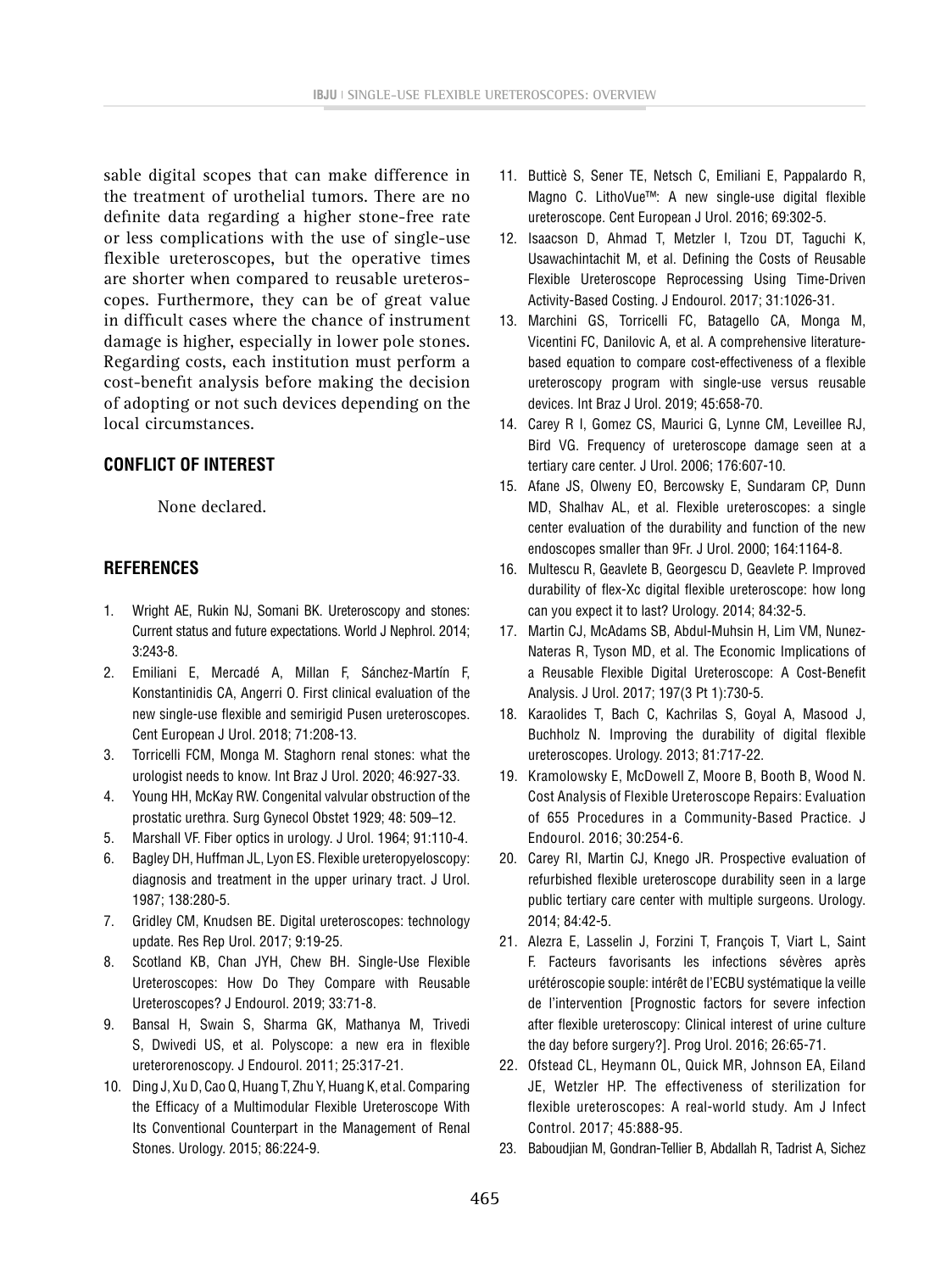PC, Akiki A, et al. Single use and reusable flexible ureteroscopies for the treatment of urinary stones: A comparative study of perioperative complications. Prog Urol. 2021; 31:368-73.

- 24. Qi S, Yang E, Bao J, Yang N, Guo H, Wang G, et al. Single-Use Versus Reusable Digital Flexible Ureteroscopes for the Treatment of Renal Calculi: A Prospective Multicenter Randomized Controlled Trial. J Endourol. 2020; 34:18- 24.
- 25. Ozimek T, Cordes J, Wiessmeyer JR, Schneider MH, Hupe MC, Gilbert N, et al. Steep Infundibulopelvic Angle as a New Risk Factor for Flexible Ureteroscope Damage and Complicated Postoperative Course. J Endourol. 2018; 32:597-602.
- 26. Dresner SL, Iremashvili V, Best SL, Hedican SP, Nakada SY. Influence of Lower Pole Infundibulopelvic Angle on Success of Retrograde Flexible Ureteroscopy and Laser Lithotripsy for the Treatment of Renal Stones. J Endourol. 2020; 34:655-60.
- 27. Somani BK, Al-Qahtani SM, de Medina SD, Traxer O. Outcomes of flexible ureterorenoscopy and laser fragmentation for renal stones: comparison between digital and conventional ureteroscope. Urology. 2013; 82:1017-9.
- 28. Usawachintachit M, Isaacson DS, Taguchi K, Tzou DT, Hsi RS, Sherer BA, et al. A Prospective Case-Control Study Comparing LithoVue, a Single-Use, Flexible Disposable Ureteroscope, with Flexible, Reusable Fiber-Optic Ureteroscopes. J Endourol. 2017; 31:468-75.
- 29. Proietti S, Somani B, Sofer M, Pietropaolo A, Rosso M, Saitta G, et al. The "Body Mass Index" of Flexible Ureteroscopes. J Endourol. 2017; 31:1090-5.
- 30. [No authors]. NeoFlex- Flexible, Single Use UreteroScope™. [Internet]. NeoScope, Available at. <[https://neoscope2020.com/?portfolio=flex](https://neoscope2020.com/?portfolio=flex-ureteroscope)[ureteroscope](https://neoscope2020.com/?portfolio=flex-ureteroscope)>
- 31. Whelan P, Terry RS, Qi R, Ketterman B, Preminger GM, Lipkin ME. Benchtop Assessment of a New Single-Use Flexible Ureteroscope. J Endourol. 2021; 35:755-60.
- 32. Marchini GS, Batagello CA, Monga M, Torricelli FCM, Vicentini FC, Danilovic A, et al. In Vitro Evaluation of Single-Use Digital Flexible Ureteroscopes: A Practical Comparison for a Patient-Centered Approach. J Endourol. 2018; 32:184-91.
- 33. Dragos LB, Somani BK, Keller EX, De Coninck VMJ, Herrero MR, Kamphuis GM, et al. Characteristics of current digital single-use flexible ureteroscopes versus their reusable counterparts: na in-vitro comparative analysis. Transl Androl Urol. 2019; 8 (Suppl 4):S359-S370.
- 34. Talso M, Proietti S, Emiliani E, Gallioli A, Dragos L, Orosa A, et al. Comparison of Flexible Ureterorenoscope Quality of Vision: An In Vitro Study. J Endourol. 2018; 32:523-8.
- 35. Proietti S, Dragos L, Molina W, Doizi S, Giusti G, Traxer O. Comparison of New Single-Use Digital Flexible Ureteroscope Versus Nondisposable Fiber Optic and Digital Ureteroscope in a Cadaveric Model. J Endourol. 2016; 30:655-9.
- 36. Mager R, Kurosch M, Höfner T, Frees S, Haferkamp A, Neisius A. Clinical outcomes and costs of reusable and single-use flexible ureterorenoscopes: a prospective cohort study. Urolithiasis. 2018; 46:587-93.
- 37. Salvadó JA, Olivares R, Cabello JM, Cabello R, Moreno S, Pfeifer J, et al. Retrograde intrarenal surgery using the single use flexible ureteroscope Uscope 3022 (Pusen™): evaluation of clinical results. Cent European J Urol. 2018; 71:202-7.
- 38. Dindo D, Demartines N, Clavien PA. Classification of surgical complications: a new proposal with evaluation in a cohort of 6336 patients and results of a survey. Ann Surg. 2004; 240:205-13.
- 39. Skolarikos A, Gross AJ, Krebs A, Unal D, Bercowsky E, Eltahawy E, et al. Outcomes of Flexible Ureterorenoscopy for Solitary Renal Stones in the CROES URS Global Study. J Urol. 2015; 194:137-43.
- 40. Salvadó JA, Cabello JM, Moreno S, Cabello R, Olivares R, Velasco A. Endoscopic treatment of lower pole stones: is a disposable ureteroscope preferable? Results of a prospective case-control study. Cent European J Urol. 2019; 72:280-4.
- 41. Kam J, Yuminaga Y, Beattie K, Ling KY, Arianayagam M, Canagasingham B, et al. Single use versus reusable digital flexible ureteroscopes: A prospective comparative study. Int J Urol. 2019; 26:999-1005.
- 42. Keller EX, Doizi S, Villa L, Traxer O. Which flexible ureteroscope is the best for upper tract urothelial carcinoma treatment? World J Urol. 2019; 37:2325-33.
- 43. Faber DJ, Mik EG, Aalders MC, van Leeuwen TG. Light absorption of (oxy-) hemoglobin assessed by spectroscopic optical coherence tomography. Opt Lett. 2003; 28:1436-8.
- 44. Traxer O, Geavlete B, de Medina SG, Sibony M, Al-Qahtani SM. Narrow-band imaging digital flexible ureteroscopy in detection of upper urinary tract transitional-cell carcinoma: initial experience. J Endourol. 2011; 25:19-23.
- 45. Emiliani E, Talso M, Baghdadi M, Barreiro A, Orosa A, Serviàn P, et al. Evaluation of the SpiesTM modalities image quality. Int Braz J Urol. 2017; 43:476-80.
- 46. Kamphuis GM, de Bruin DM, Brandt MJ, Knoll T, Conort P, Lapini A, et al. Comparing Image Perception of Bladder